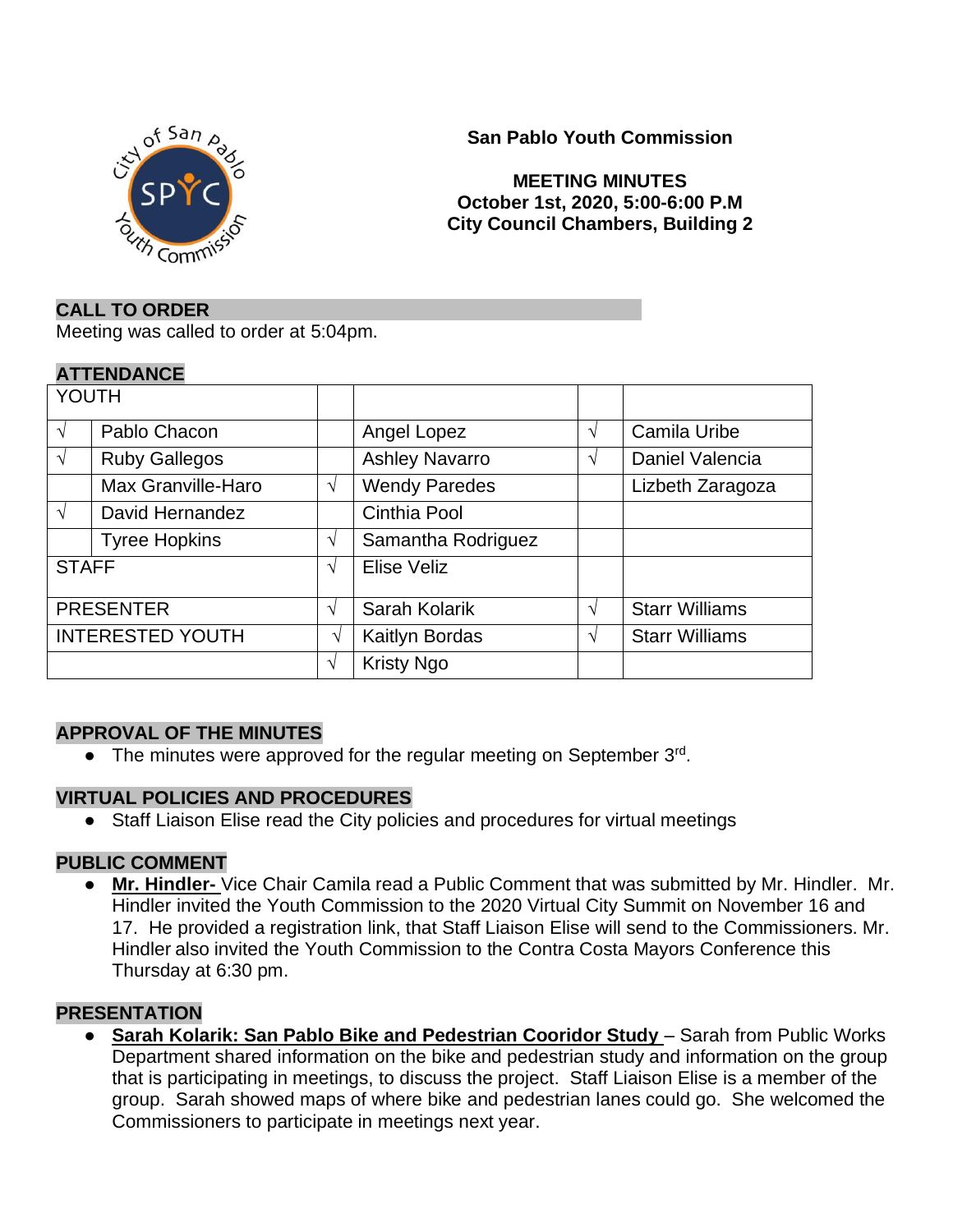## **SUBCOMMITTEE REPORTS**

- **SPYC Design 2.0-** Staff Liaison Elise reminded Commissioners about the goals. Elise informed to Commissioners that work will continue this fall, to decide if the Commission should adopt new goals.
- **Back to School Closet-**Vice Chair Camila and Commissioner Ruby discussed the subcommittee meeting that was held on Tuesday, September 29<sup>th</sup>. Commissioner Ruby informed the Commissioners that Back to School items were purchased. Staff Liaison Elise informed the Commissioners that Chair Lizbeth completed the shopping during the subcommittee meeting on Wednesday, September 30<sup>th</sup>. Elise asked the Commissioners how they would like to complete the cards. Commissioners decided to send messages to Elise, that she could print and put in the cards. Some Commissioners still want to stop by City Hall to sign the cards, air quality permitting. Elise recommended that Commissioners hold an upcoming subcommittee meeting, to work on thank you's for Back to School Closet donors. Vice Chair Camila seconded that recommendation.

# **OLD BUSINESS**

● **Contra Costa County: Covid-19 Youth/Young Adult Ambassador's Program Update-** Staff Liaison Elise informed the Commission that the applications were being reviewed this week, for the San Pablo Cohort. Applicants should expect to receive program notification on Tuesday, October 6<sup>th</sup>.

# **NEW BUSINESS**

- **San Pablo Unity Day –** Staff Liaison Elise informed the Commissioners that San Pablo Recreation is leading virtual activities to celebrate National Unity Day, promoting being a buddy, not a bully. She shared a way that Commissioners can participate, by submitting a Unity Day message. Commissioners can send Elise their Unity Day message by Tuesday, October 6<sup>th</sup>.
- **Letters to Santa –** Staff Liaison Elise informed the Commissioners that the Recreation Department will be collecting letters to Santa. Commissioners David and Pablo informed the Commission how Commissioners supported the letters last year. Elise asked the Commissioners if they were interested in supporting again. Commissioners voted in favor to support. Elise will work with Recreation staff to determine how Commissioners can support virtual and she will bring the report to the next meeting.
- **Time Management Workshop-** Staff Liaison Elise informed the Commissioners that YSCP Staff will be hosting a virtual Time Management workshop on Friday, October 16<sup>th</sup>. She will share the registration link.
- **WCC College Application Day:** Staff Liaison Elise informed the Commissioners that there will be a virtual WCC College Application Day, for all high school seniors, on Monday, November  $23<sup>rd</sup>$  and Tuesday, November  $24<sup>th</sup>$ . Elise will send out the link to register when it is available.

# **ANNOUNCEMENTS**

- **Cash for College-** Staff Liaison Elise shared information for upcoming Cash for College events in West Contra Costa.
- **CIEE Travel Abroad-** Staff Liaison Elise shared information on the CIEE Travel Abroad program for sophomores and juniors.

# **NEXT MEETING:** October 15th, 2020

● **Suggested Topics**- Back to School Closet thank-you's

# **MEETING ADJOURNED**

The meeting was adjourned at 5:50pm